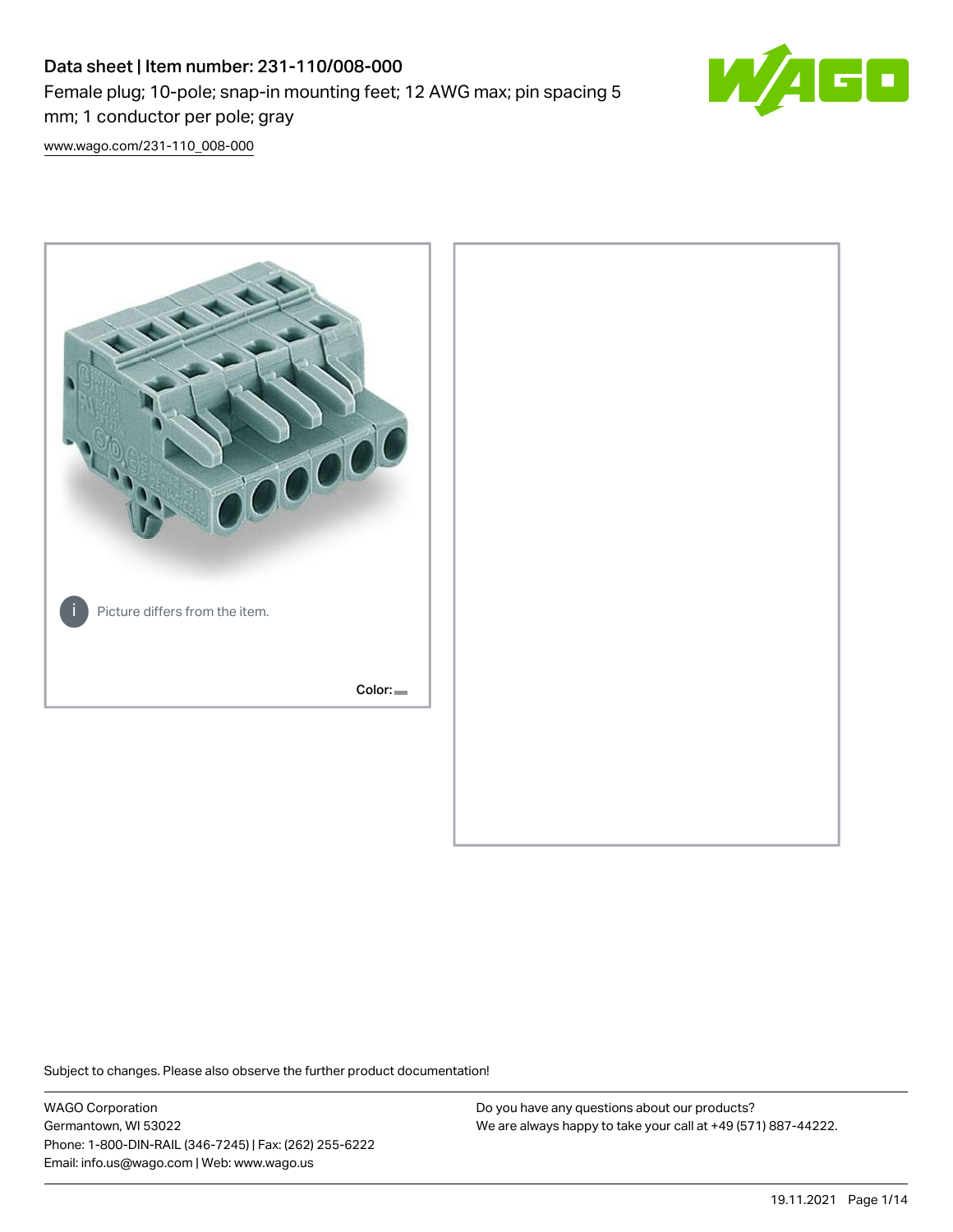

Dimensions in mm

 $L =$  (pole no. x pin spacing) + 1.5 mm

2- to 3-pole female connectors – one latch only

#### Item description

- **Universal connection for all conductor types**
- Easy cable pre-assembly and on-unit wiring via vertical and horizontal CAGE CLAMP<sup>®</sup> actuation  $\blacksquare$
- $\blacksquare$ Integrated test ports
- $\blacksquare$ With coding fingers

Subject to changes. Please also observe the further product documentation! Data

WAGO Corporation Germantown, WI 53022 Phone: 1-800-DIN-RAIL (346-7245) | Fax: (262) 255-6222 Email: info.us@wago.com | Web: www.wago.us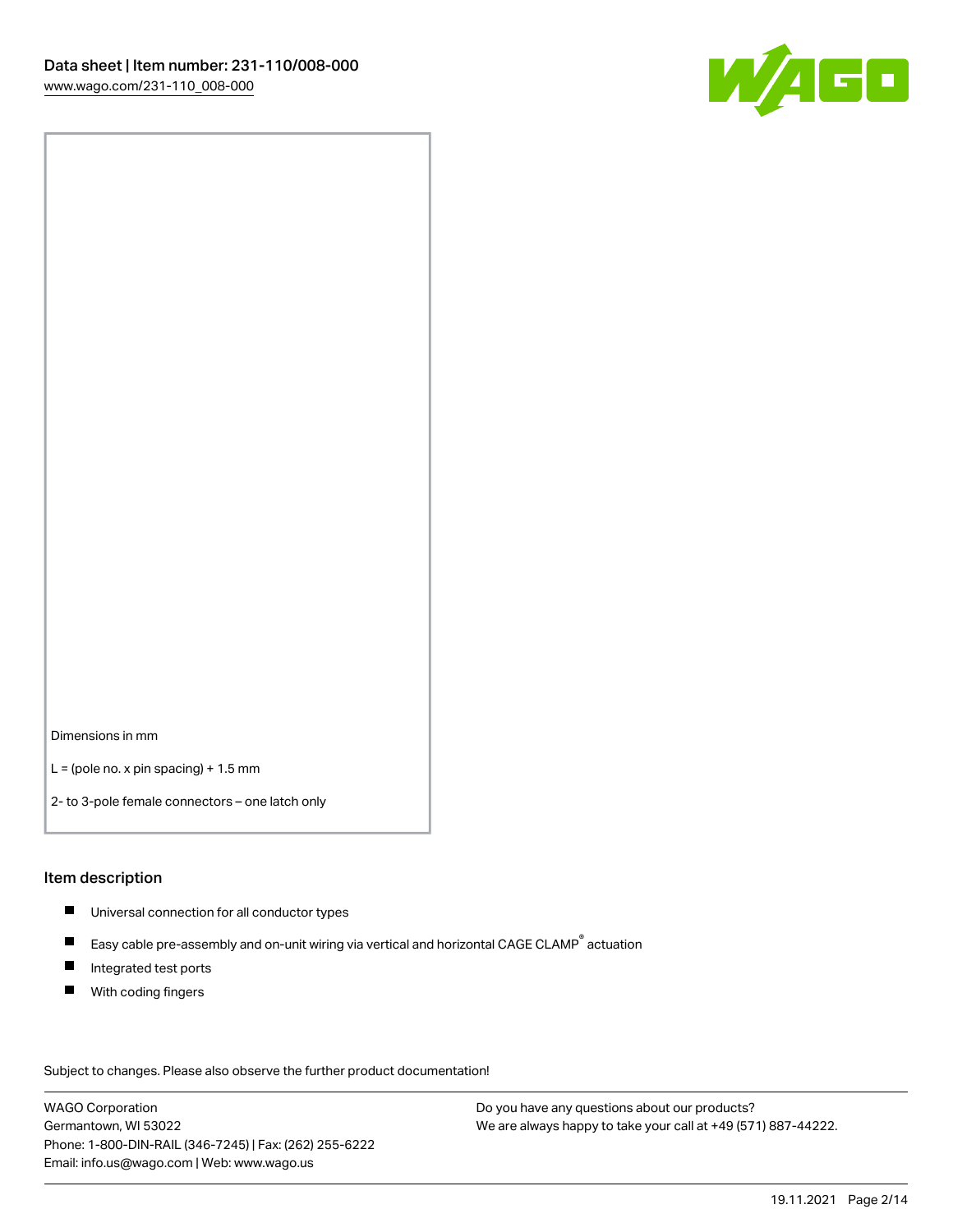

## Data Notes

| Safety information 1 | The MCS-MULTI CONNECTION SYSTEM includes connectors<br>without breaking capacity in accordance with DIN EN 61984. When<br>used as intended, these connectors must not be connected<br>/disconnected when live or under load. The circuit design should<br>ensure header pins, which can be touched, are not live when<br>unmated. |
|----------------------|-----------------------------------------------------------------------------------------------------------------------------------------------------------------------------------------------------------------------------------------------------------------------------------------------------------------------------------|
| Variants:            | Gold-plated or partially gold-plated contact surfaces<br>Other versions (or variants) can be requested from WAGO Sales or<br>configured at https://configurator.wago.com/                                                                                                                                                         |

## Electrical data

## IEC Approvals

| Ratings per                 | IEC/EN 60664-1                                                        |
|-----------------------------|-----------------------------------------------------------------------|
| Rated voltage (III / 3)     | 320 V                                                                 |
| Rated surge voltage (III/3) | 4 <sub>k</sub> V                                                      |
| Rated voltage (III/2)       | 320 V                                                                 |
| Rated surge voltage (III/2) | 4 <sub>k</sub> V                                                      |
| Nominal voltage (II/2)      | 630 V                                                                 |
| Rated surge voltage (II/2)  | 4 <sub>k</sub> V                                                      |
| Rated current               | 16A                                                                   |
| Legend (ratings)            | $(III / 2)$ $\triangle$ Overvoltage category III / Pollution degree 2 |

## UL Approvals

| Approvals per                  | UL 1059 |
|--------------------------------|---------|
| Rated voltage UL (Use Group B) | 300 V   |
| Rated current UL (Use Group B) | 15 A    |
| Rated voltage UL (Use Group D) | 300 V   |
| Rated current UL (Use Group D) | 10 A    |

## Ratings per UL

| Rated voltage UL 1977 | 600 V         |
|-----------------------|---------------|
| Rated current UL 1977 | $\sim$ $\sim$ |

## CSA Approvals

Approvals per CSA

Subject to changes. Please also observe the further product documentation!

| <b>WAGO Corporation</b>                                | Do you have any questions about our products?                 |
|--------------------------------------------------------|---------------------------------------------------------------|
| Germantown, WI 53022                                   | We are always happy to take your call at +49 (571) 887-44222. |
| Phone: 1-800-DIN-RAIL (346-7245)   Fax: (262) 255-6222 |                                                               |
| Email: info.us@wago.com   Web: www.wago.us             |                                                               |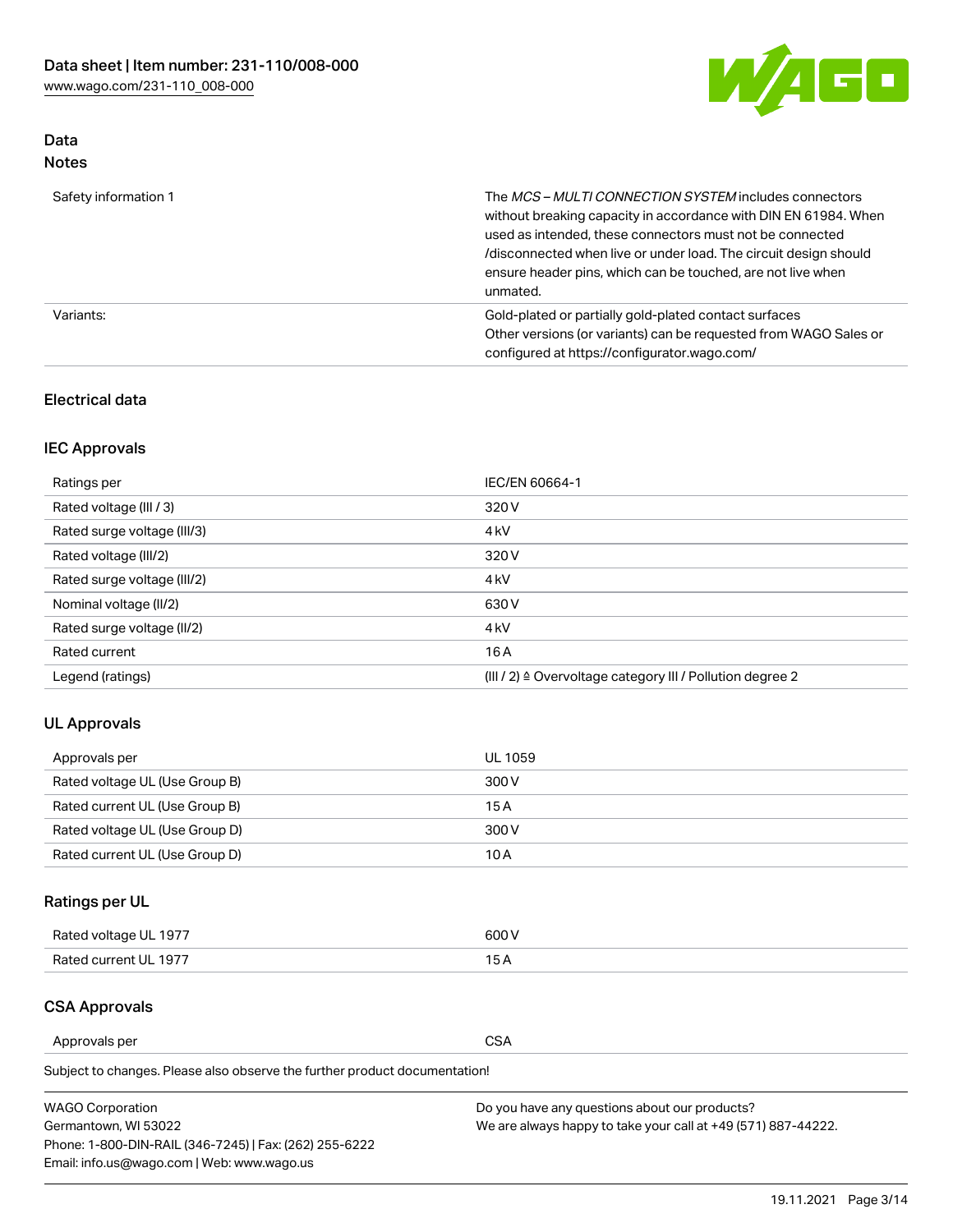[www.wago.com/231-110\\_008-000](http://www.wago.com/231-110_008-000)



| Rated voltage CSA (Use Group B) | 300 V |
|---------------------------------|-------|
| Rated current CSA (Use Group B) | 15 A  |
| Rated voltage CSA (Use Group D) | 300 V |
| Rated current CSA (Use Group D) | 10 A  |

## Connection data

| Total number of connection points | 10 |
|-----------------------------------|----|
| Total number of potentials        | 10 |
| Number of connection types        |    |
| Number of levels                  |    |

### Connection 1

| Connection technology                             | CAGE CLAMP®                             |
|---------------------------------------------------|-----------------------------------------|
| Actuation type                                    | Operating tool                          |
| Solid conductor                                   | $0.082.5$ mm <sup>2</sup> / 28  12 AWG  |
| Fine-stranded conductor                           | $0.08$ 2.5 mm <sup>2</sup> / 28  12 AWG |
| Fine-stranded conductor; with insulated ferrule   | $0.251.5$ mm <sup>2</sup>               |
| Fine-stranded conductor; with uninsulated ferrule | $0.252.5$ mm <sup>2</sup>               |
| Strip length                                      | $89$ mm $/ 0.310.35$ inch               |
| Number of poles                                   | 10                                      |
| Conductor entry direction to mating direction     | 0°                                      |

## Physical data

| Pin spacing             | 5 mm / 0.197 inch    |
|-------------------------|----------------------|
| Width                   | 51.5 mm / 2.028 inch |
| Height                  | 18.8 mm / 0.74 inch  |
| Height from the surface | 14.3 mm / 0.563 inch |
| Depth                   | 26.5 mm / 1.043 inch |

### Mechanical data

| Housing sheet thickness | $0.61.2$ mm / 0.024  0.047 inch |
|-------------------------|---------------------------------|
| Mounting type           | Snap-in foot                    |
| Mounting type           | Panel mounting                  |

### Plug-in connection

Contact type (pluggable connector) example a set of the Female connector/socket

Subject to changes. Please also observe the further product documentation!

WAGO Corporation Germantown, WI 53022 Phone: 1-800-DIN-RAIL (346-7245) | Fax: (262) 255-6222 Email: info.us@wago.com | Web: www.wago.us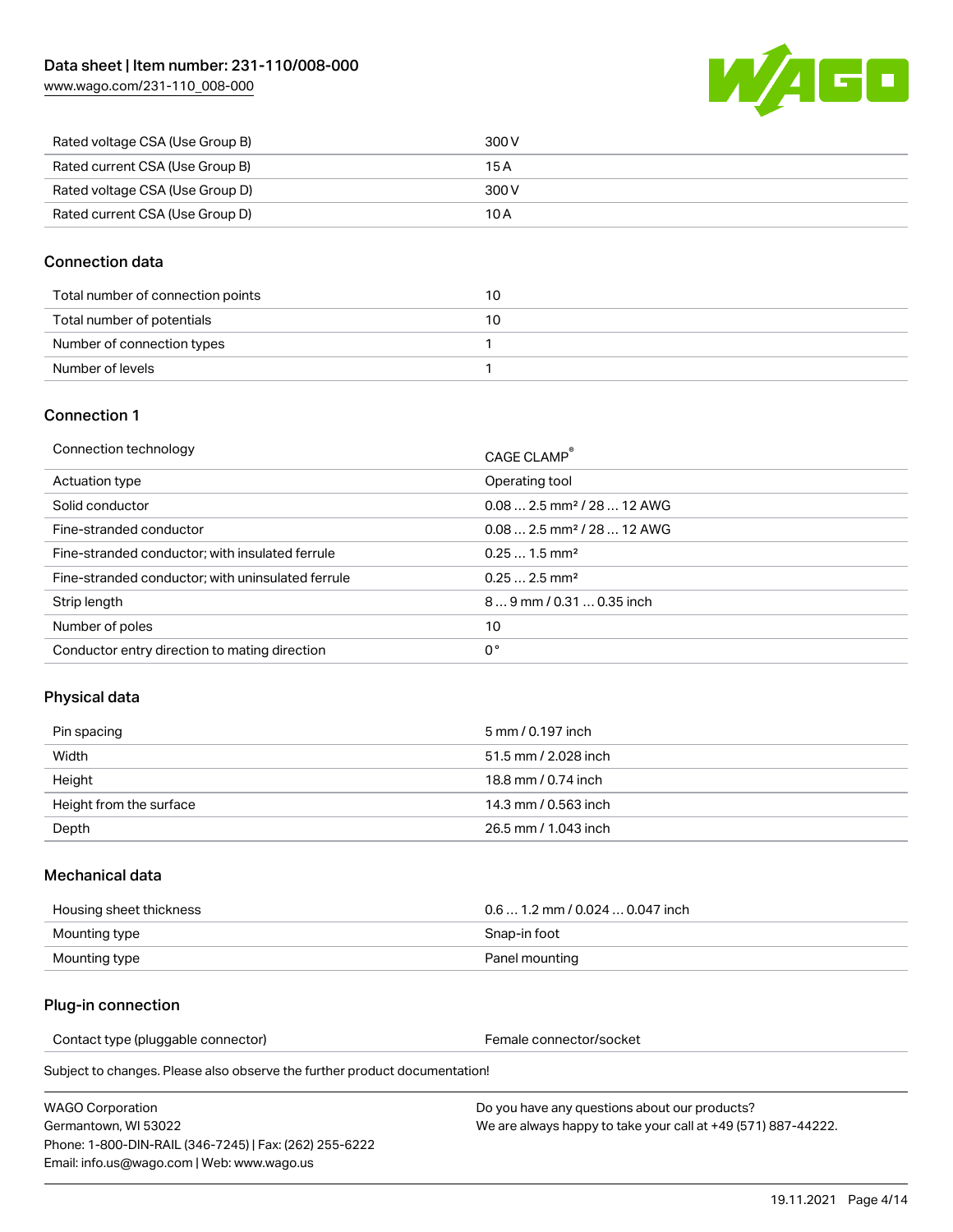[www.wago.com/231-110\\_008-000](http://www.wago.com/231-110_008-000)



| Connector (connection type)   | for conductor |
|-------------------------------|---------------|
| Mismating protection          | No            |
| Locking of plug-in connection | Without       |

## Material data

| Color                       | gray                              |
|-----------------------------|-----------------------------------|
| Material group              |                                   |
| Insulation material         | Polyamide (PA66)                  |
| Flammability class per UL94 | V <sub>0</sub>                    |
| Clamping spring material    | Chrome nickel spring steel (CrNi) |
| Contact material            | Copper alloy                      |
| Contact plating             | tin-plated                        |
| Fire load                   | 0.257 MJ                          |
| Weight                      | 18.1 g                            |
|                             |                                   |

### Environmental requirements

| Limit temperature range | -60  +85 °Ր |
|-------------------------|-------------|
|                         |             |

## Commercial data

| Product Group         | 3 (Multi Conn. System) |
|-----------------------|------------------------|
| PU (SPU)              | 50 Stück               |
| Packaging type        | box                    |
| Country of origin     | DE                     |
| <b>GTIN</b>           | 4044918340717          |
| Customs tariff number | 8536694040             |

### Approvals / Certificates

#### Country specific Approvals

| Logo | Approval                               | <b>Additional Approval Text</b> | Certificate<br>name |
|------|----------------------------------------|---------------------------------|---------------------|
|      | CВ<br><b>DEKRA Certification B.V.</b>  | IEC 61984                       | NL-39756            |
|      | <b>CSA</b><br>DEKRA Certification B.V. | C <sub>22.2</sub>               | LR 18677-<br>25     |

#### Ship Approvals

Subject to changes. Please also observe the further product documentation!

| <b>WAGO Corporation</b>                                | Do you have any questions about our products?                 |
|--------------------------------------------------------|---------------------------------------------------------------|
| Germantown, WI 53022                                   | We are always happy to take your call at +49 (571) 887-44222. |
| Phone: 1-800-DIN-RAIL (346-7245)   Fax: (262) 255-6222 |                                                               |
| Email: info.us@wago.com   Web: www.wago.us             |                                                               |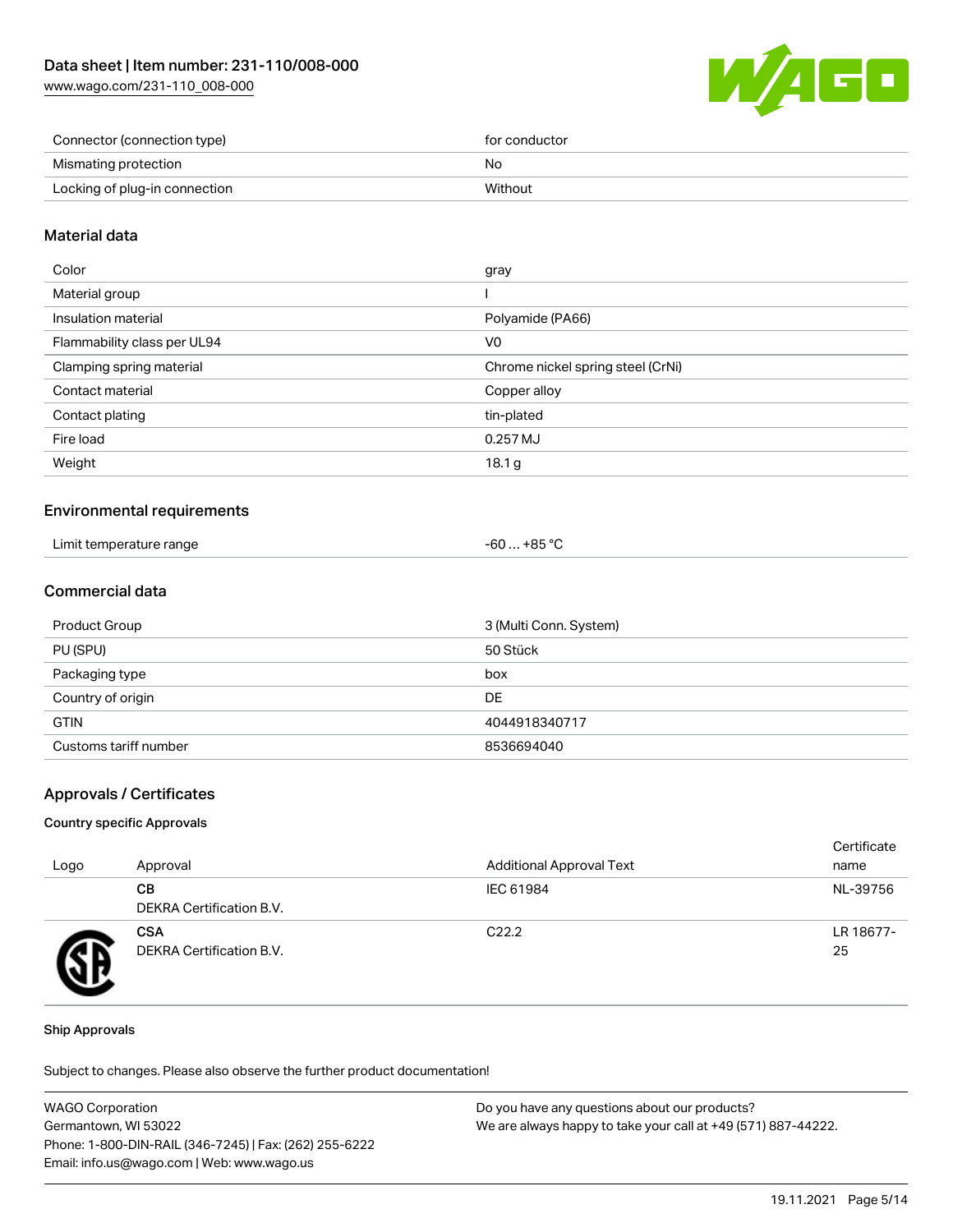## Data sheet | Item number: 231-110/008-000

[www.wago.com/231-110\\_008-000](http://www.wago.com/231-110_008-000)



| Logo                | Approval                                                | <b>Additional Approval Text</b> | Certificate<br>name                |
|---------------------|---------------------------------------------------------|---------------------------------|------------------------------------|
| ABS                 | <b>ABS</b><br>American Bureau of Shipping               | $\overline{\phantom{a}}$        | $19 -$<br>HG1869876-<br><b>PDA</b> |
| VERITAS             | BV<br>Bureau Veritas S.A.                               | IEC 60998                       | 11915/D0<br><b>BV</b>              |
|                     | <b>DNV GL</b><br>Det Norske Veritas, Germanischer Lloyd |                                 | TAE000016Z                         |
| <b>UL-Approvals</b> |                                                         |                                 |                                    |
|                     |                                                         |                                 | Certificate                        |
| Logo                | Approval                                                | <b>Additional Approval Text</b> | name                               |
|                     | UL<br>Underwriters Laboratories Inc.                    | <b>UL 1059</b>                  | E45172                             |
|                     | <b>UR</b><br>Underwriters Laboratories Inc.             | <b>UL 1977</b>                  | E45171                             |

| ovunun pur |
|------------|
|            |
|            |
|            |
|            |
|            |
|            |

**SEP** 

Item no.231-610 nem 10.251-610<br>Male connector; 10-pole; Pin spacing 5 mm; gray [www.wago.com/231-610](https://www.wago.com/231-610)

## Optional accessories

#### Marking accessories

| Marking strip                                                                                                                                                                                   |                                  |
|-------------------------------------------------------------------------------------------------------------------------------------------------------------------------------------------------|----------------------------------|
| Item no.: 210-331/500-103<br>Marking strips; as a DIN A4 sheet; MARKED; 1-12 (300x); Height of marker strip: 2.3 mm/0.091 in; Strip<br>length 182 mm; Horizontal marking; Self-adhesive; white  | www.wago.com/210-331<br>/500-103 |
| Item no.: 210-331/500-104<br>Marking strips; as a DIN A4 sheet; MARKED; 13-24 (300x); Height of marker strip: 2.3 mm/0.091 in; Strip<br>length 182 mm; Horizontal marking; Self-adhesive; white | www.wago.com/210-331<br>/500-104 |
| Item no.: 210-332/500-202                                                                                                                                                                       |                                  |
| Subject to changes. Please also observe the further product documentation!                                                                                                                      |                                  |

WAGO Corporation Germantown, WI 53022 Phone: 1-800-DIN-RAIL (346-7245) | Fax: (262) 255-6222 Email: info.us@wago.com | Web: www.wago.us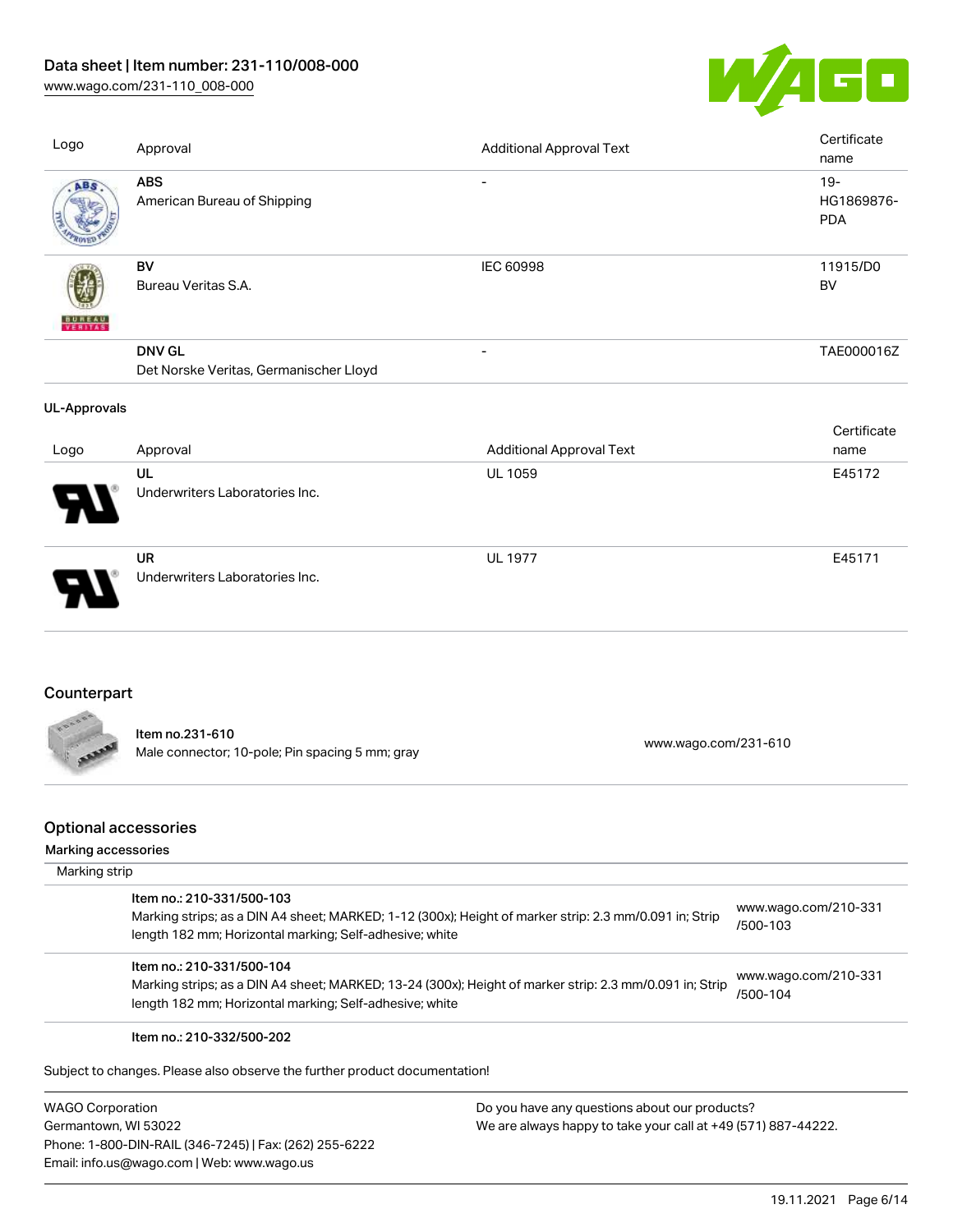

|                       | Marking strips; as a DIN A4 sheet; MARKED; 1-16 (160x); Height of marker strip: 3 mm; Strip length 182 www.wago.com/210-332<br>mm; Horizontal marking; Self-adhesive; white          | /500-202                         |
|-----------------------|--------------------------------------------------------------------------------------------------------------------------------------------------------------------------------------|----------------------------------|
|                       | Item no.: 210-332/500-206<br>Marking strips; as a DIN A4 sheet; MARKED; 33-48 (160x); Height of marker strip: 3 mm; Strip length<br>182 mm; Horizontal marking; Self-adhesive; white | www.wago.com/210-332<br>/500-206 |
|                       | Item no.: 210-332/500-205<br>Marking strips; as a DIN A4 sheet; MARKED; 1-32 (80x); Height of marker strip: 3 mm; Strip length 182<br>mm; Horizontal marking; Self-adhesive; white   | www.wago.com/210-332<br>/500-205 |
|                       | Item no.: 210-332/500-204<br>Marking strips; as a DIN A4 sheet; MARKED; 17-32 (160x); Height of marker strip: 3 mm; Strip length<br>182 mm; Horizontal marking; Self-adhesive; white | www.wago.com/210-332<br>/500-204 |
| Strain relief         |                                                                                                                                                                                      |                                  |
| Strain relief housing |                                                                                                                                                                                      |                                  |
|                       | Item no.: 232-610<br>Strain relief housing; gray                                                                                                                                     | www.wago.com/232-610             |
| <b>Ferrules</b>       |                                                                                                                                                                                      |                                  |
| Ferrule               |                                                                                                                                                                                      |                                  |
|                       | Item no.: 216-101<br>Ferrule; Sleeve for 0.5 mm <sup>2</sup> / AWG 22; uninsulated; electro-tin plated; silver-colored                                                               | www.wago.com/216-101             |
|                       | Item no.: 216-104<br>Ferrule; Sleeve for 1.5 mm <sup>2</sup> / AWG 16; uninsulated; electro-tin plated; silver-colored                                                               | www.wago.com/216-104             |
|                       | Item no.: 216-106<br>Ferrule; Sleeve for 2.5 mm <sup>2</sup> / AWG 14; uninsulated; electro-tin plated; silver-colored                                                               | www.wago.com/216-106             |
|                       | Item no.: 216-102<br>Ferrule; Sleeve for 0.75 mm <sup>2</sup> / AWG 20; uninsulated; electro-tin plated; silver-colored                                                              | www.wago.com/216-102             |
|                       | Item no.: 216-103<br>Ferrule; Sleeve for 1 mm <sup>2</sup> / AWG 18; uninsulated; electro-tin plated                                                                                 | www.wago.com/216-103             |
| î.                    | Item no.: 216-123<br>Ferrule; Sleeve for 1 mm <sup>2</sup> / AWG 18; uninsulated; electro-tin plated; silver-colored                                                                 | www.wago.com/216-123             |
|                       | Item no.: 216-122<br>Ferrule; Sleeve for 0.75 mm <sup>2</sup> / AWG 20; uninsulated; electro-tin plated; silver-colored                                                              | www.wago.com/216-122             |
|                       | Item no.: 216-124<br>Ferrule; Sleeve for 1.5 mm <sup>2</sup> / AWG 16; uninsulated; electro-tin plated                                                                               | www.wago.com/216-124             |
|                       | Item no.: 216-142<br>Ferrule; Sleeve for 0.75 mm <sup>2</sup> / 18 AWG; uninsulated; electro-tin plated; electrolytic copper; gastight<br>crimped; acc. to DIN 46228, Part 1/08.92   | www.wago.com/216-142             |
|                       | Item no.: 216-132<br>Ferrule; Sleeve for 0.34 mm <sup>2</sup> / AWG 24; uninsulated; electro-tin plated                                                                              | www.wago.com/216-132             |
|                       |                                                                                                                                                                                      |                                  |

Subject to changes. Please also observe the further product documentation!

WAGO Corporation Germantown, WI 53022 Phone: 1-800-DIN-RAIL (346-7245) | Fax: (262) 255-6222 Email: info.us@wago.com | Web: www.wago.us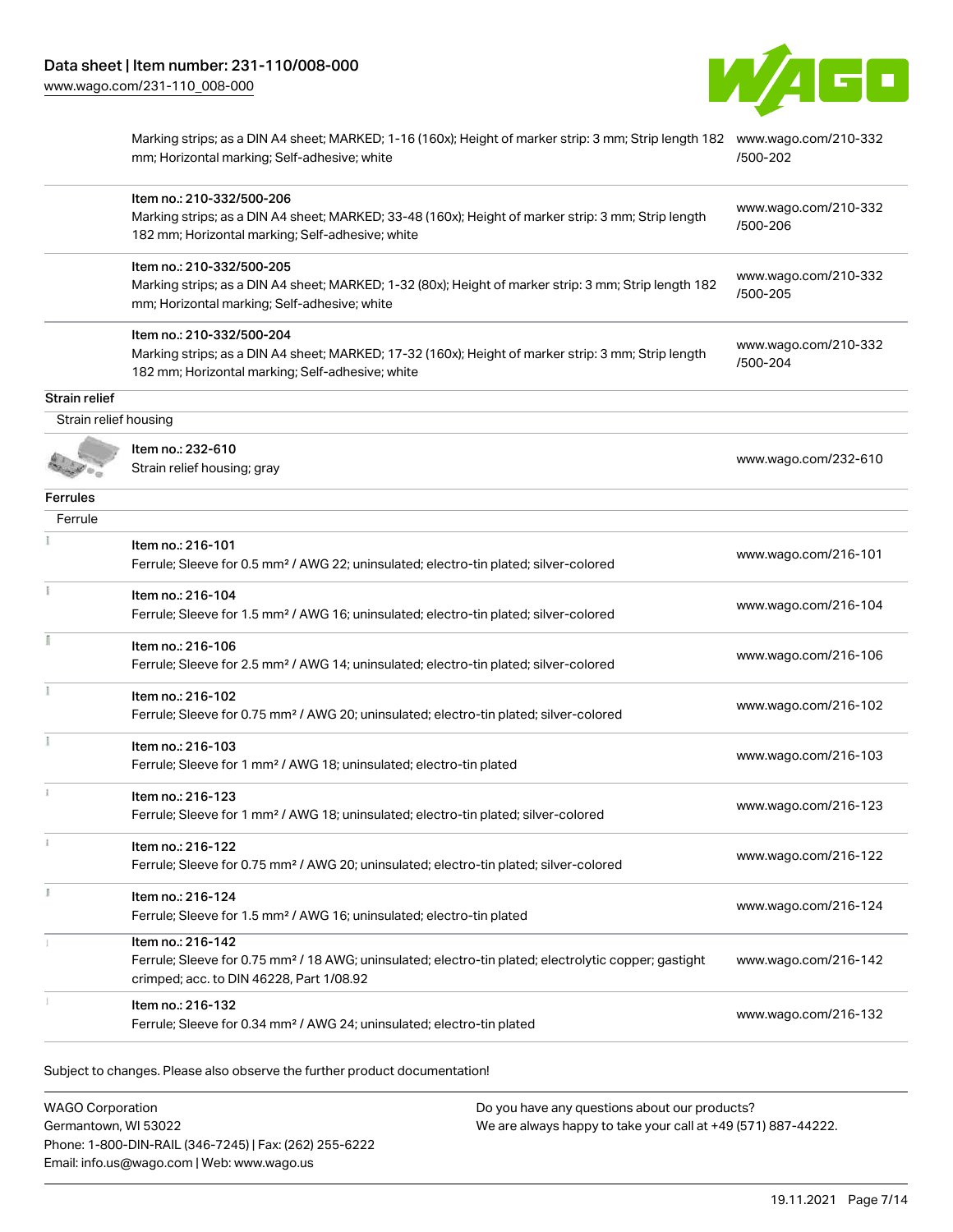## Data sheet | Item number: 231-110/008-000

[www.wago.com/231-110\\_008-000](http://www.wago.com/231-110_008-000)



|   | <b>WAGO Corporation</b><br>Do you have any questions about our products?                                                                                                                                                 |                      |
|---|--------------------------------------------------------------------------------------------------------------------------------------------------------------------------------------------------------------------------|----------------------|
|   | Ferrule; Sleeve for 1 mm <sup>2</sup> / AWG 18; insulated; electro-tin plated; electrolytic copper; gastight crimped; www.waqo.com/216-243<br>Subject to changes. Please also observe the further product documentation! |                      |
|   | Item no.: 216-243                                                                                                                                                                                                        |                      |
| ۸ | Item no.: 216-224<br>Ferrule; Sleeve for 1.5 mm <sup>2</sup> / AWG 16; insulated; electro-tin plated; black                                                                                                              | www.wago.com/216-224 |
|   | Item no.: 216-221<br>Ferrule; Sleeve for 0.5 mm <sup>2</sup> / 20 AWG; insulated; electro-tin plated; white                                                                                                              | www.wago.com/216-221 |
|   | Item no.: 216-222<br>Ferrule; Sleeve for 0.75 mm <sup>2</sup> / 18 AWG; insulated; electro-tin plated; gray                                                                                                              | www.wago.com/216-222 |
|   | Item no.: 216-242<br>Ferrule; Sleeve for 0.75 mm <sup>2</sup> / 18 AWG; insulated; electro-tin plated; electrolytic copper; gastight<br>crimped; acc. to DIN 46228, Part 4/09.90; gray                                   | www.wago.com/216-242 |
|   | Item no.: 216-241<br>Ferrule; Sleeve for 0.5 mm <sup>2</sup> / 20 AWG; insulated; electro-tin plated; electrolytic copper; gastight<br>crimped; acc. to DIN 46228, Part 4/09.90; white                                   | www.wago.com/216-241 |
|   | Item no.: 216-223<br>Ferrule; Sleeve for 1 mm <sup>2</sup> / AWG 18; insulated; electro-tin plated; red                                                                                                                  | www.wago.com/216-223 |
|   | Item no.: 216-201<br>Ferrule; Sleeve for 0.5 mm <sup>2</sup> / 20 AWG; insulated; electro-tin plated; white                                                                                                              | www.wago.com/216-201 |
|   | Item no.: 216-144<br>Ferrule; Sleeve for 1.5 mm <sup>2</sup> / AWG 16; uninsulated; electro-tin plated; electrolytic copper; gastight<br>crimped; acc. to DIN 46228, Part 1/08.92; silver-colored                        | www.wago.com/216-144 |
| 1 | Item no.: 216-204<br>Ferrule; Sleeve for 1.5 mm <sup>2</sup> / AWG 16; insulated; electro-tin plated; black                                                                                                              | www.wago.com/216-204 |
|   | Item no.: 216-151<br>Ferrule; Sleeve for 0.25 mm <sup>2</sup> / AWG 24; uninsulated; electro-tin plated                                                                                                                  | www.wago.com/216-151 |
|   | Item no.: 216-202<br>Ferrule; Sleeve for 0.75 mm <sup>2</sup> / 18 AWG; insulated; electro-tin plated; gray                                                                                                              | www.wago.com/216-202 |
|   | Item no.: 216-203<br>Ferrule; Sleeve for 1 mm <sup>2</sup> / AWG 18; insulated; electro-tin plated; red                                                                                                                  | www.wago.com/216-203 |
|   | Item no.: 216-152<br>Ferrule; Sleeve for 0.34 mm <sup>2</sup> / AWG 24; uninsulated; electro-tin plated                                                                                                                  | www.wago.com/216-152 |
|   | Item no.: 216-141<br>Ferrule; Sleeve for 0.5 mm <sup>2</sup> / 20 AWG; uninsulated; electro-tin plated; electrolytic copper; gastight<br>crimped; acc. to DIN 46228, Part 1/08.92                                        | www.wago.com/216-141 |
|   | Item no.: 216-131<br>Ferrule; Sleeve for 0.25 mm <sup>2</sup> / AWG 24; uninsulated; electro-tin plated; silver-colored                                                                                                  | www.wago.com/216-131 |
|   | Item no.: 216-143<br>Ferrule; Sleeve for 1 mm <sup>2</sup> / AWG 18; uninsulated; electro-tin plated; electrolytic copper; gastight<br>crimped; acc. to DIN 46228, Part 1/08.92                                          | www.wago.com/216-143 |
|   | Item no.: 216-121<br>Ferrule; Sleeve for 0.5 mm <sup>2</sup> / AWG 22; uninsulated; electro-tin plated; silver-colored                                                                                                   | www.wago.com/216-121 |

Germantown, WI 53022 Phone: 1-800-DIN-RAIL (346-7245) | Fax: (262) 255-6222 Email: info.us@wago.com | Web: www.wago.us

We are always happy to take your call at +49 (571) 887-44222.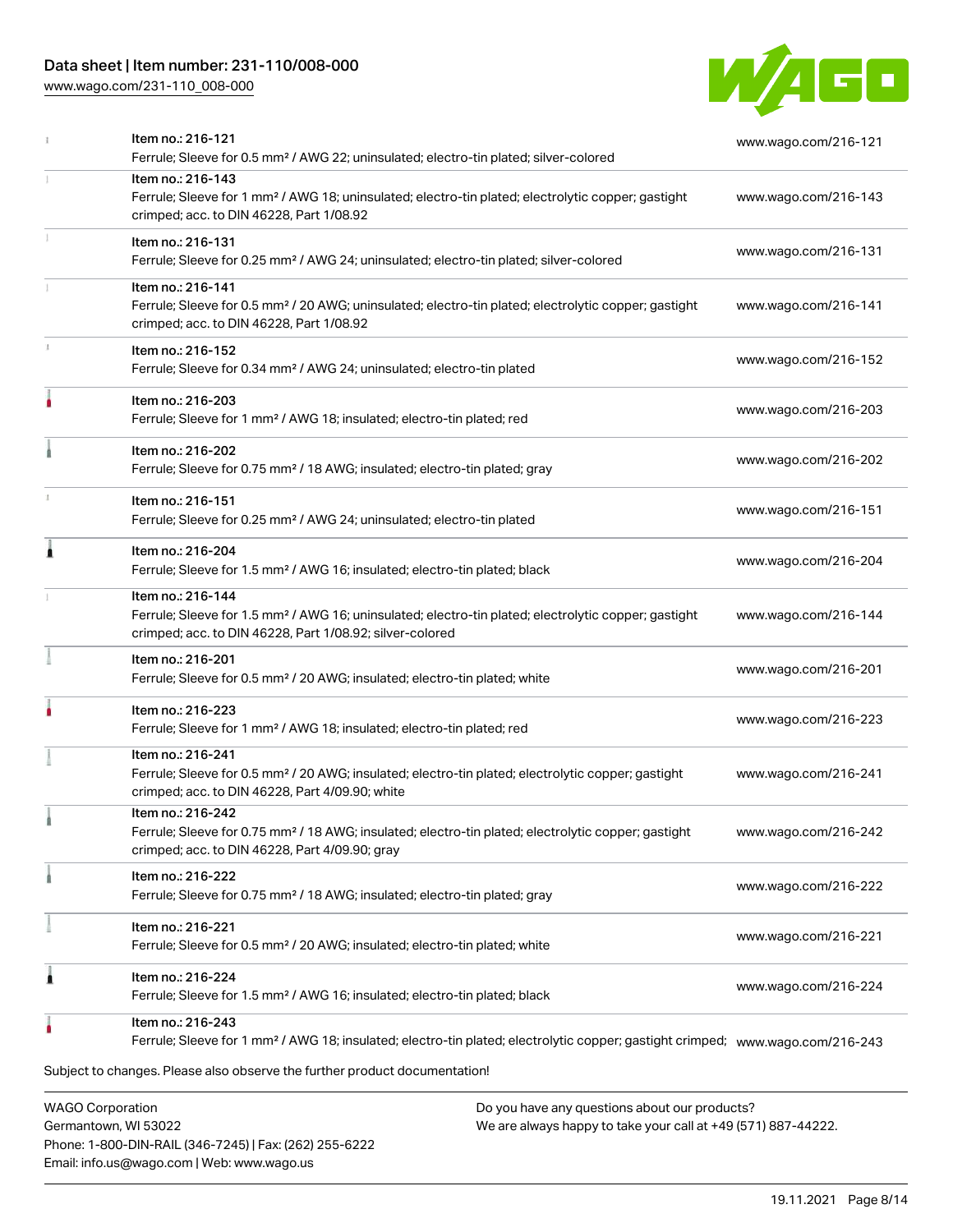[www.wago.com/231-110\\_008-000](http://www.wago.com/231-110_008-000)



acc. to DIN 46228, Part 4/09.90; red

| 1                    | Item no.: 216-244<br>Ferrule; Sleeve for 1.5 mm <sup>2</sup> / AWG 16; insulated; electro-tin plated; electrolytic copper; gastight<br>crimped; acc. to DIN 46228, Part 4/09.90; black                  | www.wago.com/216-244 |
|----------------------|---------------------------------------------------------------------------------------------------------------------------------------------------------------------------------------------------------|----------------------|
|                      | Item no.: 216-263<br>Ferrule; Sleeve for 1 mm <sup>2</sup> / AWG 18; insulated; electro-tin plated; electrolytic copper; gastight crimped; www.wago.com/216-263<br>acc. to DIN 46228, Part 4/09.90; red |                      |
| À                    | Item no.: 216-264<br>Ferrule; Sleeve for 1.5 mm <sup>2</sup> / AWG 16; insulated; electro-tin plated; electrolytic copper; gastight<br>crimped; acc. to DIN 46228, Part 4/09.90; black                  | www.wago.com/216-264 |
| ۸                    | Item no.: 216-284<br>Ferrule; Sleeve for 1.5 mm <sup>2</sup> / AWG 16; insulated; electro-tin plated; electrolytic copper; gastight<br>crimped; acc. to DIN 46228, Part 4/09.90; black                  | www.wago.com/216-284 |
|                      | Item no.: 216-262<br>Ferrule; Sleeve for 0.75 mm <sup>2</sup> / 18 AWG; insulated; electro-tin plated; electrolytic copper; gastight<br>crimped; acc. to DIN 46228, Part 4/09.90; gray                  | www.wago.com/216-262 |
|                      | Item no.: 216-301<br>Ferrule; Sleeve for 0.25 mm <sup>2</sup> / AWG 24; insulated; electro-tin plated; yellow                                                                                           | www.wago.com/216-301 |
|                      | Item no.: 216-321<br>Ferrule; Sleeve for 0.25 mm <sup>2</sup> / AWG 24; insulated; electro-tin plated; yellow                                                                                           | www.wago.com/216-321 |
| ì.                   | Item no.: 216-322<br>Ferrule; Sleeve for 0.34 mm <sup>2</sup> / 22 AWG; insulated; electro-tin plated; green                                                                                            | www.wago.com/216-322 |
| à.                   | Item no.: 216-302<br>Ferrule; Sleeve for 0.34 mm <sup>2</sup> / 22 AWG; insulated; electro-tin plated; green                                                                                            | www.wago.com/216-302 |
| Mounting adapter     |                                                                                                                                                                                                         |                      |
| Mounting accessories |                                                                                                                                                                                                         |                      |
|                      | Item no.: 209-148<br>Multi mounting adapter; for DIN-35 rail; 25 mm wide; gray                                                                                                                          | www.wago.com/209-148 |
| Tools                |                                                                                                                                                                                                         |                      |
| Operating tool       |                                                                                                                                                                                                         |                      |
|                      | Item no.: 209-130<br>Operating tool; suitable for 264, 280 and 281 Series; 1-way; of insulating material; white                                                                                         | www.wago.com/209-130 |
|                      | Item no.: 209-132<br>Operating tool; for connecting comb-style jumper bar; 2-way; of insulating material                                                                                                | www.wago.com/209-132 |
|                      | Item no.: 231-159<br>Operating tool; natural                                                                                                                                                            | www.wago.com/231-159 |
|                      | Item no.: 231-231<br>Combination operating tool; red                                                                                                                                                    | www.wago.com/231-231 |
|                      |                                                                                                                                                                                                         |                      |

Subject to changes. Please also observe the further product documentation!

WAGO Corporation Germantown, WI 53022 Phone: 1-800-DIN-RAIL (346-7245) | Fax: (262) 255-6222 Email: info.us@wago.com | Web: www.wago.us Do you have any questions about our products? We are always happy to take your call at +49 (571) 887-44222.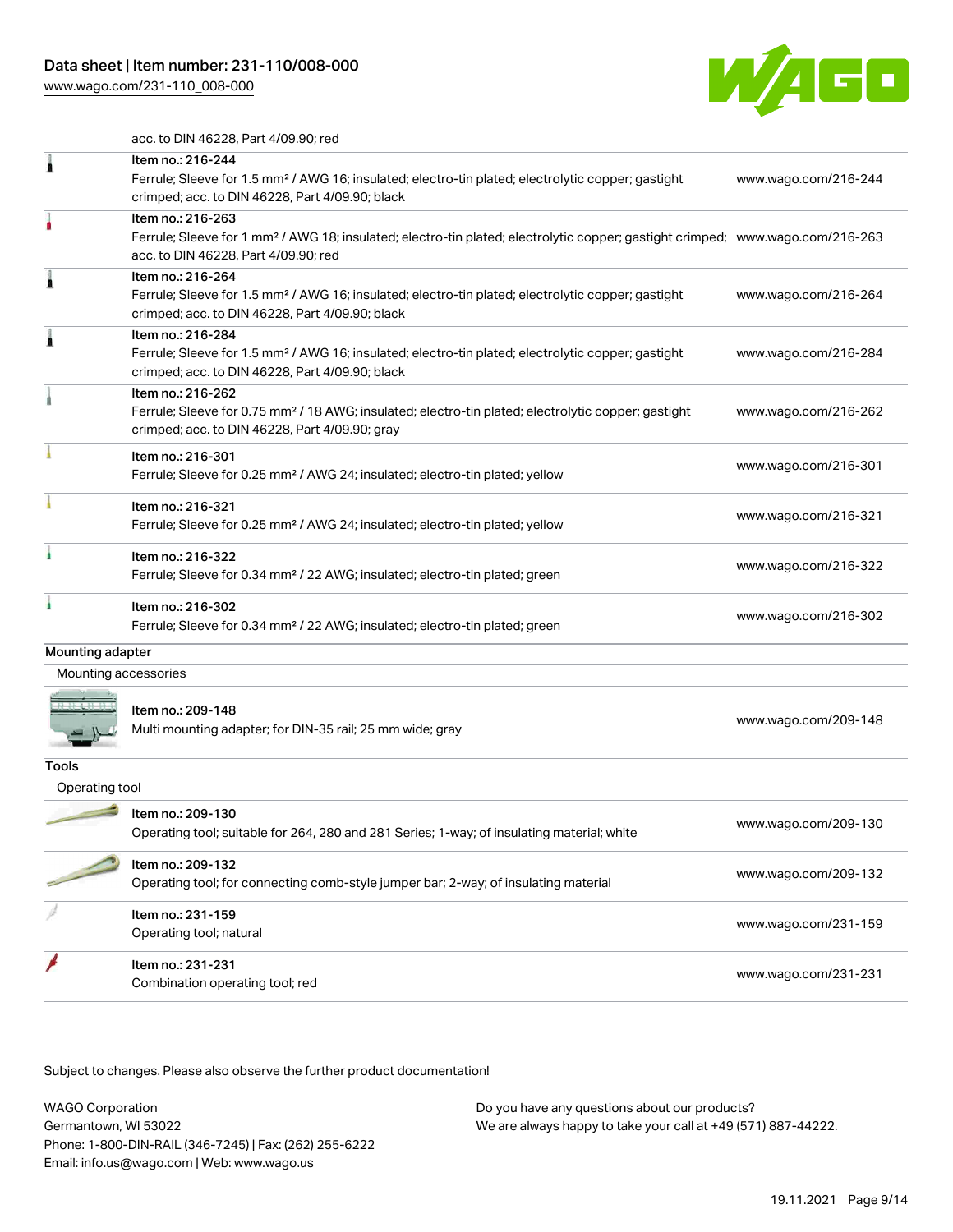

| Testing accessories |                                                                                       |                      |
|---------------------|---------------------------------------------------------------------------------------|----------------------|
| Testing accessories |                                                                                       |                      |
|                     | Item no.: 231-902<br>Jumper; for conductor entry; 2-way; insulated; gray              | www.wago.com/231-902 |
|                     | Item no.: 231-910<br>Jumper; for conductor entry; 10-way; insulated; gray             | www.wago.com/231-910 |
|                     | Item no.: 231-907<br>Jumper; for conductor entry; 7-way; insulated; gray              | www.wago.com/231-907 |
|                     | Item no.: 231-903<br>Jumper; for conductor entry; 3-way; insulated; gray              | www.wago.com/231-903 |
|                     | Item no.: 231-905<br>Jumper; for conductor entry; 5-way; insulated; gray              | www.wago.com/231-905 |
| Jumper              |                                                                                       |                      |
| Jumpers             |                                                                                       |                      |
|                     | Item no.: 280-433<br>Operating tool; made of insulating material; 3-way               | www.wago.com/280-433 |
|                     | Item no.: 280-438<br>Operating tool; made of insulating material; 8-way               | www.wago.com/280-438 |
|                     | Item no.: 280-436<br>Operating tool; made of insulating material; 6-way               | www.wago.com/280-436 |
|                     | Item no.: 280-435<br>Operating tool; made of insulating material; 5-way; gray         | www.wago.com/280-435 |
|                     | Item no.: 280-440<br>Operating tool; made of insulating material; 10-way              | www.wago.com/280-440 |
|                     | Item no.: 280-437<br>Operating tool; made of insulating material; 7-way               | www.wago.com/280-437 |
|                     | Item no.: 280-434<br>Operating tool; made of insulating material; 4-way               | www.wago.com/280-434 |
|                     | Item no.: 280-432<br>Operating tool; made of insulating material; 2-way; white        | www.wago.com/280-432 |
|                     | Item no.: 231-291<br>Operating tool; made of insulating material; 1-way; loose; red   | www.wago.com/231-291 |
|                     | Item no.: 231-131<br>Operating tool; made of insulating material; 1-way; loose; white | www.wago.com/231-131 |

Subject to changes. Please also observe the further product documentation!

| WAGO Corporation                                       | Do you have any questions about our products?                 |
|--------------------------------------------------------|---------------------------------------------------------------|
| Germantown, WI 53022                                   | We are always happy to take your call at +49 (571) 887-44222. |
| Phone: 1-800-DIN-RAIL (346-7245)   Fax: (262) 255-6222 |                                                               |
| Email: info.us@wago.com   Web: www.wago.us             |                                                               |

19.11.2021 Page 10/14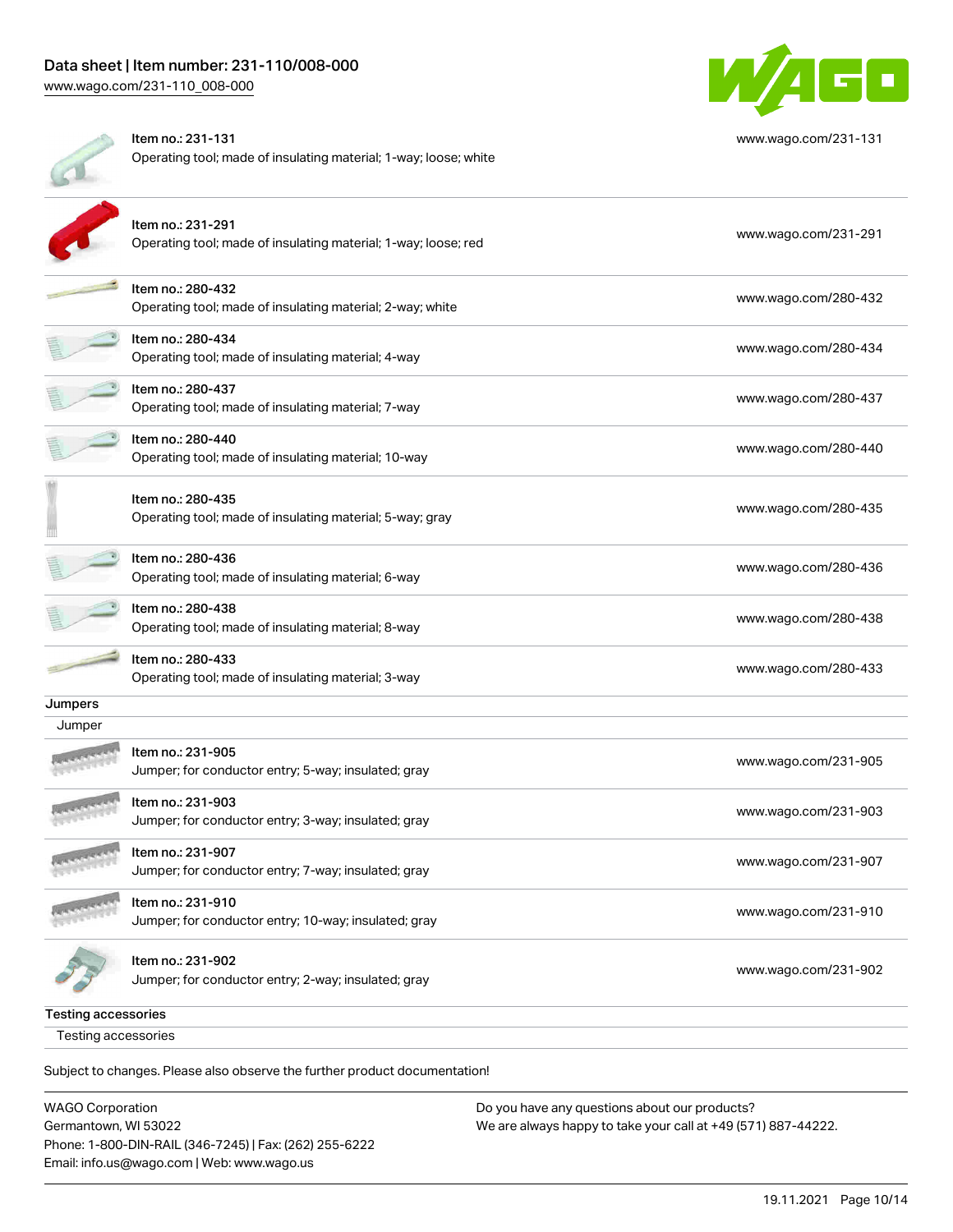# Data sheet | Item number: 231-110/008-000

[www.wago.com/231-110\\_008-000](http://www.wago.com/231-110_008-000)

Germantown, WI 53022

Phone: 1-800-DIN-RAIL (346-7245) | Fax: (262) 255-6222

Email: info.us@wago.com | Web: www.wago.us



|                                   | Item no.: 210-136<br>Test plug; 2 mm Ø; with 500 mm cable                                                                  |                                               |                      | www.wago.com/210-136 |  |
|-----------------------------------|----------------------------------------------------------------------------------------------------------------------------|-----------------------------------------------|----------------------|----------------------|--|
|                                   | Item no.: 231-661<br>Test plugs for female connectors; for 5 mm and 5.08 mm pin spacing; 2,50 mm <sup>2</sup> ; light gray |                                               |                      | www.wago.com/231-661 |  |
| Insulations stops                 |                                                                                                                            |                                               |                      |                      |  |
| Insulation stop                   |                                                                                                                            |                                               |                      |                      |  |
|                                   | Item no.: 231-672<br>Insulation stop; 0.75 - 1 mm <sup>2</sup> ; dark gray                                                 |                                               |                      | www.wago.com/231-672 |  |
|                                   | Item no.: 231-670<br>Insulation stop; 0.08-0.2 mm <sup>2</sup> / 0.2 mm <sup>2</sup> "s"; white                            |                                               | www.wago.com/231-670 |                      |  |
|                                   | Item no.: 231-671<br>Insulation stop; 0.25 - 0.5 mm <sup>2</sup> ; light gray                                              |                                               | www.wago.com/231-671 |                      |  |
| <b>Mounting</b>                   |                                                                                                                            |                                               |                      |                      |  |
| Mounting accessories              |                                                                                                                            |                                               |                      |                      |  |
|                                   | Item no.: 209-137<br>Mounting adapter; can be used as end stop; 6.5 mm wide; gray                                          |                                               |                      | www.wago.com/209-137 |  |
| Cover                             |                                                                                                                            |                                               |                      |                      |  |
| Cover                             |                                                                                                                            |                                               |                      |                      |  |
|                                   | Item no.: 231-668<br>Lockout caps; for covering unused clamping units; gray                                                |                                               | www.wago.com/231-668 |                      |  |
| <b>Downloads</b><br>Documentation |                                                                                                                            |                                               |                      |                      |  |
| <b>Additional Information</b>     |                                                                                                                            |                                               |                      |                      |  |
| Technical explanations            |                                                                                                                            | 2019 Apr 3                                    | pdf<br>2.0 MB        | Download             |  |
| <b>CAD files</b>                  |                                                                                                                            |                                               |                      |                      |  |
| CAD data                          |                                                                                                                            |                                               |                      |                      |  |
|                                   | 2D/3D Models 231-110/008-000                                                                                               |                                               | <b>URL</b>           | Download             |  |
| <b>CAE</b> data                   |                                                                                                                            |                                               |                      |                      |  |
|                                   | Subject to changes. Please also observe the further product documentation!                                                 |                                               |                      |                      |  |
| <b>WAGO Corporation</b>           |                                                                                                                            | Do you have any questions about our products? |                      |                      |  |

19.11.2021 Page 11/14

We are always happy to take your call at +49 (571) 887-44222.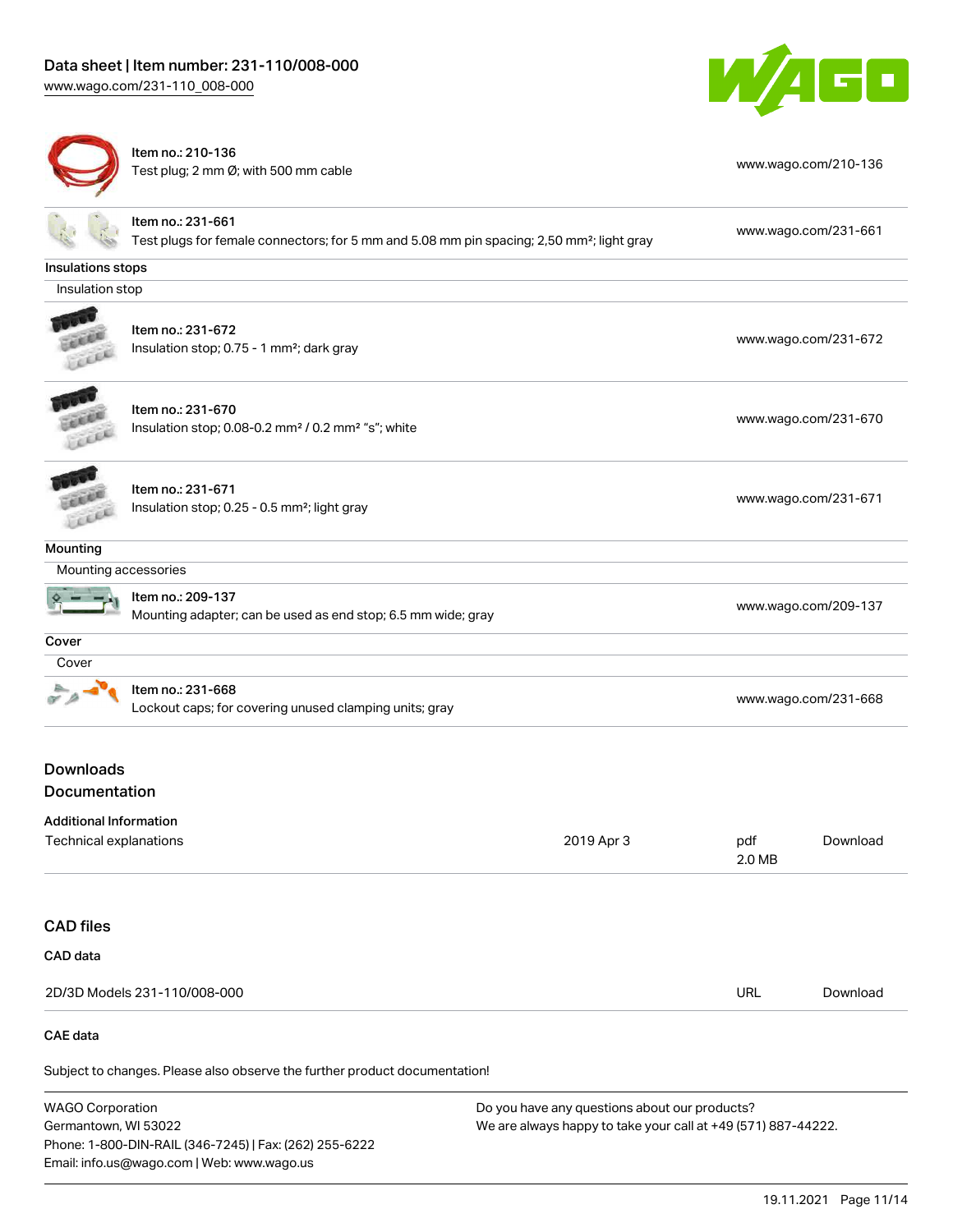

| EPLAN Data Portal 231-110/008-000                                                                                                                              | URL | Download |
|----------------------------------------------------------------------------------------------------------------------------------------------------------------|-----|----------|
| ZUKEN Portal 231-110/008-000                                                                                                                                   | URL | Download |
| EPLAN Data Portal 231-110/008-000                                                                                                                              | URL | Download |
| <b>Environmental Product Compliance</b>                                                                                                                        |     |          |
| <b>Compliance Search</b>                                                                                                                                       |     |          |
| Environmental Product Compliance 231-110/008-000                                                                                                               |     | Download |
| 1-conductor female connector; CAGE CLAMP <sup>®</sup> ; 2.5 mm <sup>2</sup> ; Pin spacing 5 mm; 10-pole;<br>Snap-in mounting feet; 2,50 mm <sup>2</sup> ; gray |     |          |

### Installation Notes



Inserting a conductor via 3.5 mm screwdriver – CAGE CLAMP® actuation parallel to conductor entry.



Inserting a conductor via 3.5 mm screwdriver – CAGE CLAMP® actuation perpendicular to conductor entry.



Inserting a conductor into CAGE CLAMP® unit via operating lever (231-291).



Inserting a conductor via operating tool.

Subject to changes. Please also observe the further product documentation!

WAGO Corporation Germantown, WI 53022 Phone: 1-800-DIN-RAIL (346-7245) | Fax: (262) 255-6222 Email: info.us@wago.com | Web: www.wago.us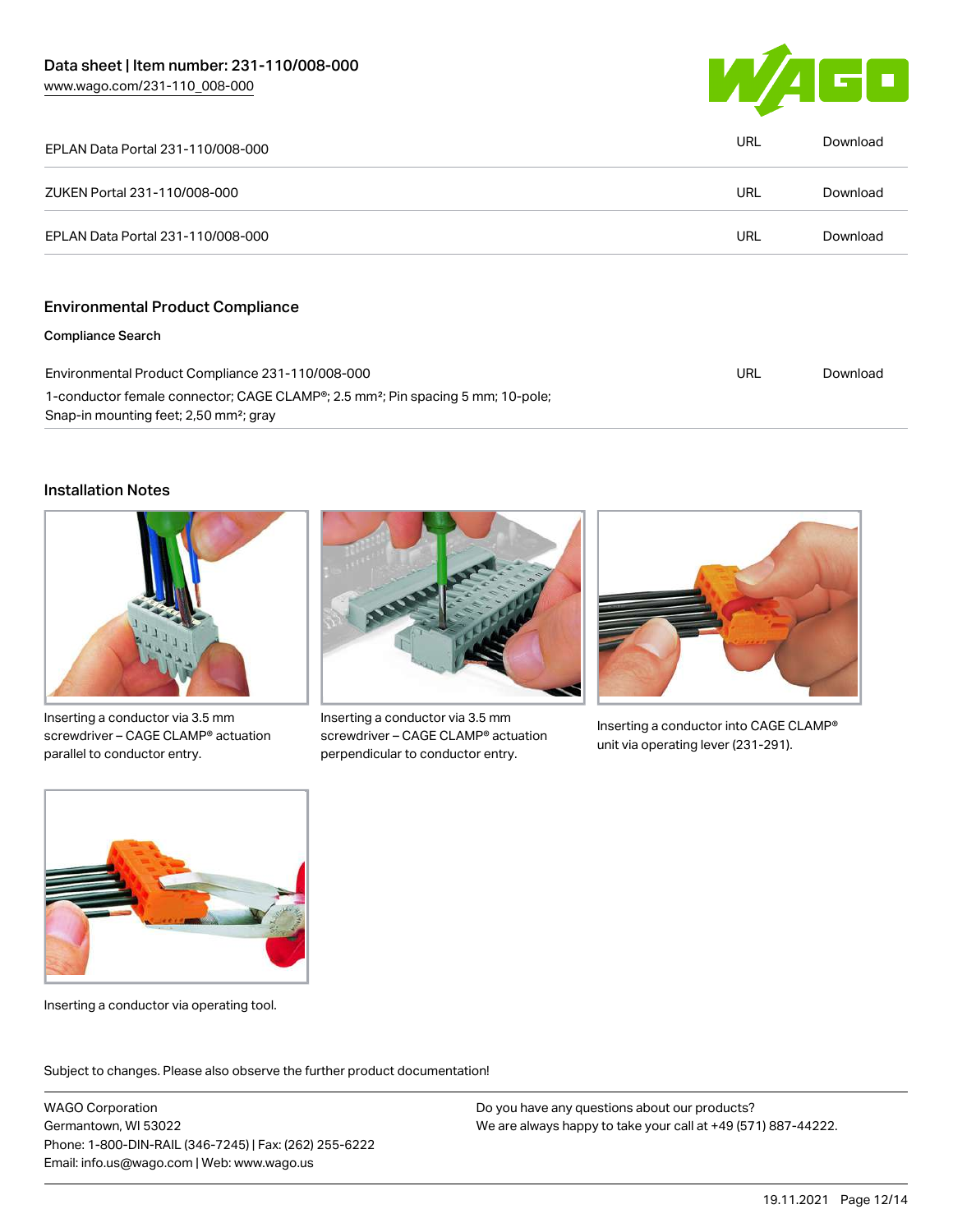



Coding a female connector by removing coding finger(s).



Testing – female connector with CAGE CLAMP®

Integrated test ports for testing perpendicular to conductor entry via 2 or 2.3 mm Ø test plug

#### Installation



Male connector with strain relief plate



Strain relief housing shown with a male connector equipped with CAGE CLAMP®

Subject to changes. Please also observe the further product documentation!

WAGO Corporation Germantown, WI 53022 Phone: 1-800-DIN-RAIL (346-7245) | Fax: (262) 255-6222 Email: info.us@wago.com | Web: www.wago.us